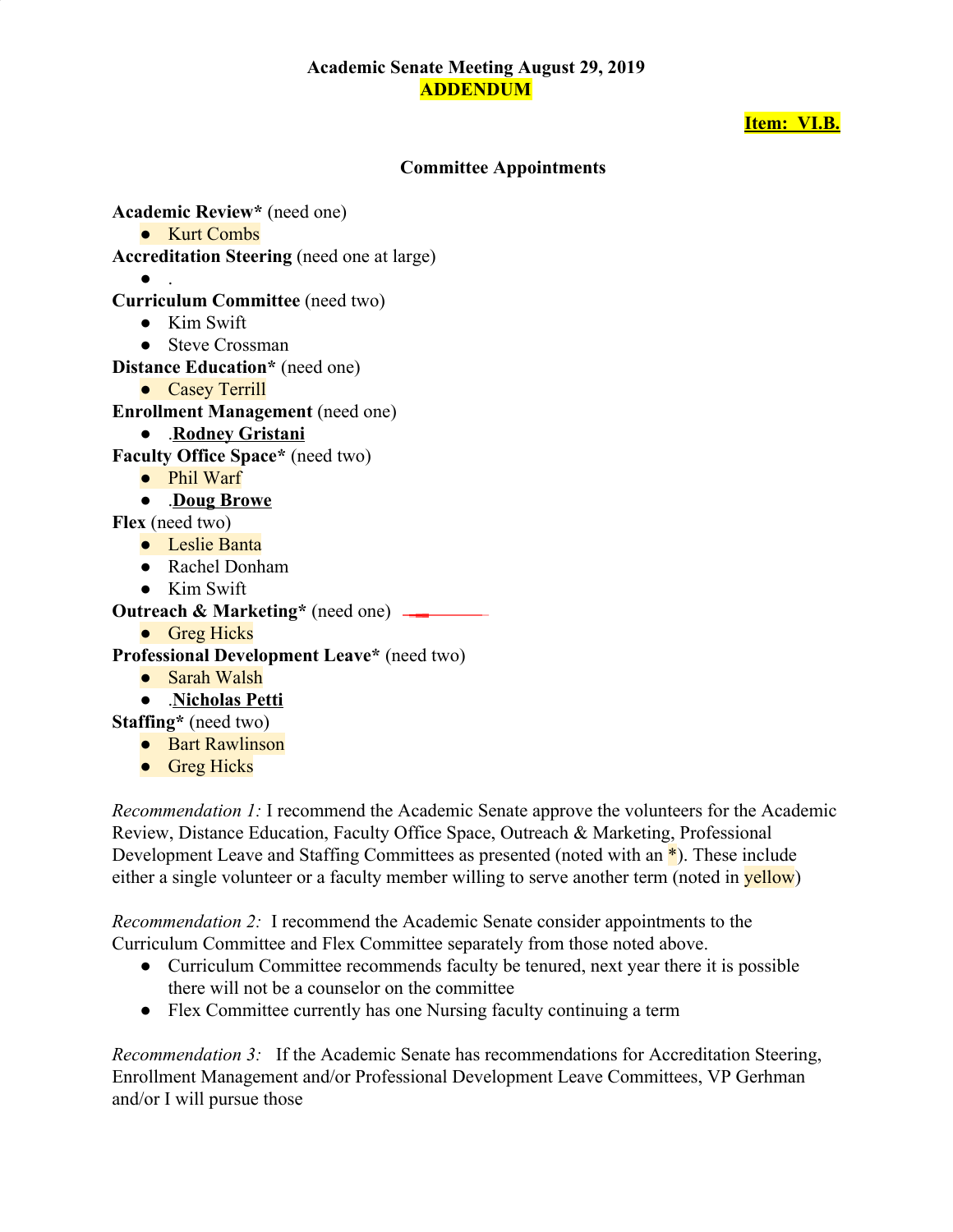## **Academic Senate President's Report**

There is nothing significant to report about the on-goings work of the Academic Senate through the end of the Spring 2019 semester. Summer work consisted of various meetings with the Vice President of Academic Affairs and Vice President of Student Services, meetings with the President of the Board of Trustees an attending Board of Trustee Meetings.

#### **Board of Trustees**

I have already reported on my personal meetings with Board of Trustees President Robert Jsoan Pinoli so I will not repeat that here. However, there are some points to report about the three BOT meetings held over the summer.

- BOT Meeting June 11, 2019
	- This was a fairly typical meeting with nothing unexpected to report. The *Big Picture* presentation was from Institutional Researcher, Minerva Flores, which included a lengthy dialog about equity and its importance at Mendocino College.
	- It was not on the agenda, however, President Reyes announced that SSSP and Equity Coordinator was on leave and that Minerva Flores has been appointed the new Equity Coordinator. He did not address SSSP.
- BOT Special Meeting July 11, 2019
	- The agenda for this meeting was very brief, but did include Constituent Reports. The report from the Academic Senate urged the BOT to hire an "outside" candidate for the Interim Superintendent /President Position. After Closed Session, the Board President announced a decision had been made to a short (5 business days) open period for current employees to submit a letter of interest in the Interim Superintendent/President position. On July 24 interviews would be conducted at a Special Board of Trustees Meeting at 5:00pm the selection would be announced. The interview committee was noted by President Pinoi as consisting of himself, Trustees Myers and Tompkin, MSC President Judy Kanavle, Classified Senate President Jeana Thompson and Academic Senate President Indermill.
		- Indermill had a pre-planned event that was in conflict so President Pinoli allowed Academic Senate Vice President Gerham to represent the faculty in the matter.
	- After the interviews and BOT Closed Session discussion it was reported that Assistant Superintendent/President and Vice President of Administrative Services has been selected as the Interim Superintendent/President through June of 2021.
- BOT Meeting August 14, 2019
	- BOT President Pinoli reported that the *Student Housing Ad Hoc Committee* had not met since their initial meeting in May. The committee will re-convene later this Fall. At this time, he said, it is better to focus on our upcoming Accreditation and the search for a new Superintendent/President.
	- These other pressing obligations will require the BOT to move at a "slower pace"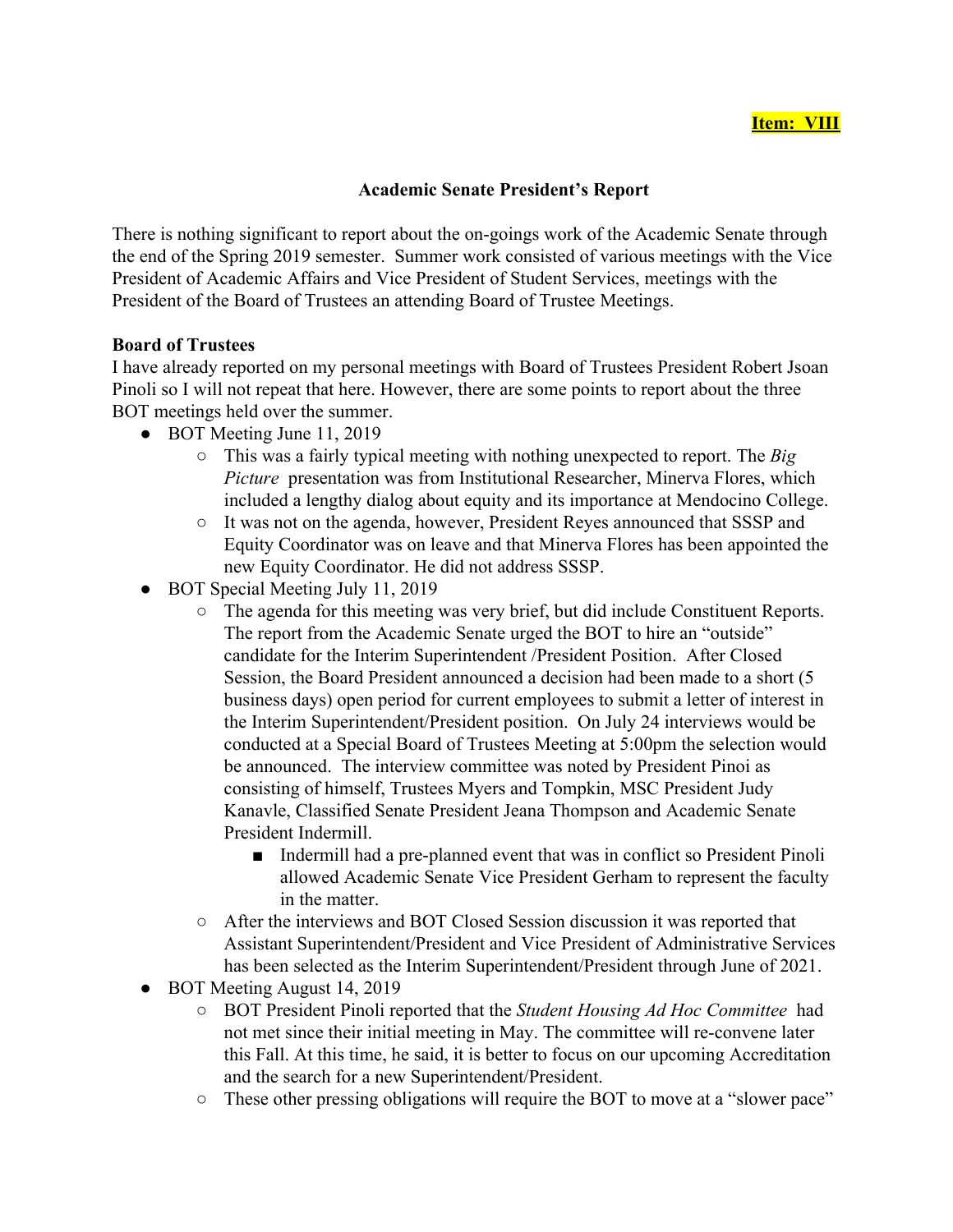- During Closed session the BOT agreed to a compensation package for the new Interim Superintendent/President. It includes the following:
	- \$255,00 per year salary
	- 200,000 Life insurance (an increase from \$100,000)
	- No change in current health benefits
	- \$600 per month expense account it was noted this is consistent with other comparable districts our size and considerably less the Superintendent/President Reyes (\$1400/month)
	- A "fall back" clause affording Cichocki the right to return to her current position of VP of Administrative Services if she is not selected as the new Superintendent/President
- The High School Equivalency Program (HEP) grant from the U.S. Department of Education has expired (July 1, 2014- June 30, 2019). The District extended the funding through October 31, 2019 while waiting to see if the grant had been extended. It has not. The District will temporarily fund the categorically funded positions through December 31, 2019. Layoffs for the HEP Outreach Specialist and HEP Program Manager were approved by the Board effective December 31, 2019.
- Pinoli announced he intends for constituent leaders to participate from the "onset" in the process for replacing the Superintendent / President
- Pinoli recommended to the trustee that he'd like to include one member of each constituent group (the president or designee) to serve on the ad-hoc committee to appoint a replacement for Trustee Area #7. Consensus was reached on this suggestion.
- The trustees decided to conduct two workshops this Fall, rather than one all-day meeting. On 9/26 the tenative agenda will include Sexual Harassment Prevention Training and a Diversity Training. On 10/9 the tentative agenda will include a review of the Board self-evaluation and a presentation by Indermill on participatory governance. +

# **Miscellaneous**

- I participated in the Academic Affairs Planning Retreat, as previously reported on
- VP Gehram and I met and emailed throughout the summer about various faculty issues
- I met with, emailed with VPAA Polak frequently about work related to the Academic Senate
- I met with and/or emailed with a fe individual faculty members about personal faculty related issues
- As reported previously, VP Gerhman and I met with administration about planning In Service
- I attended the ASCCC Leadership Institute. The focus was on how to help bridge the gaps between administration and faculty in an effort to enhance participatory governance and reaffirm the faculty responsibility to governance per Title 5 and AB 1725. I attended a variety of sessions, including:
	- Legislative Cycle and Advocacy: Political Landscape and Power Dynamics of **Sacramento**